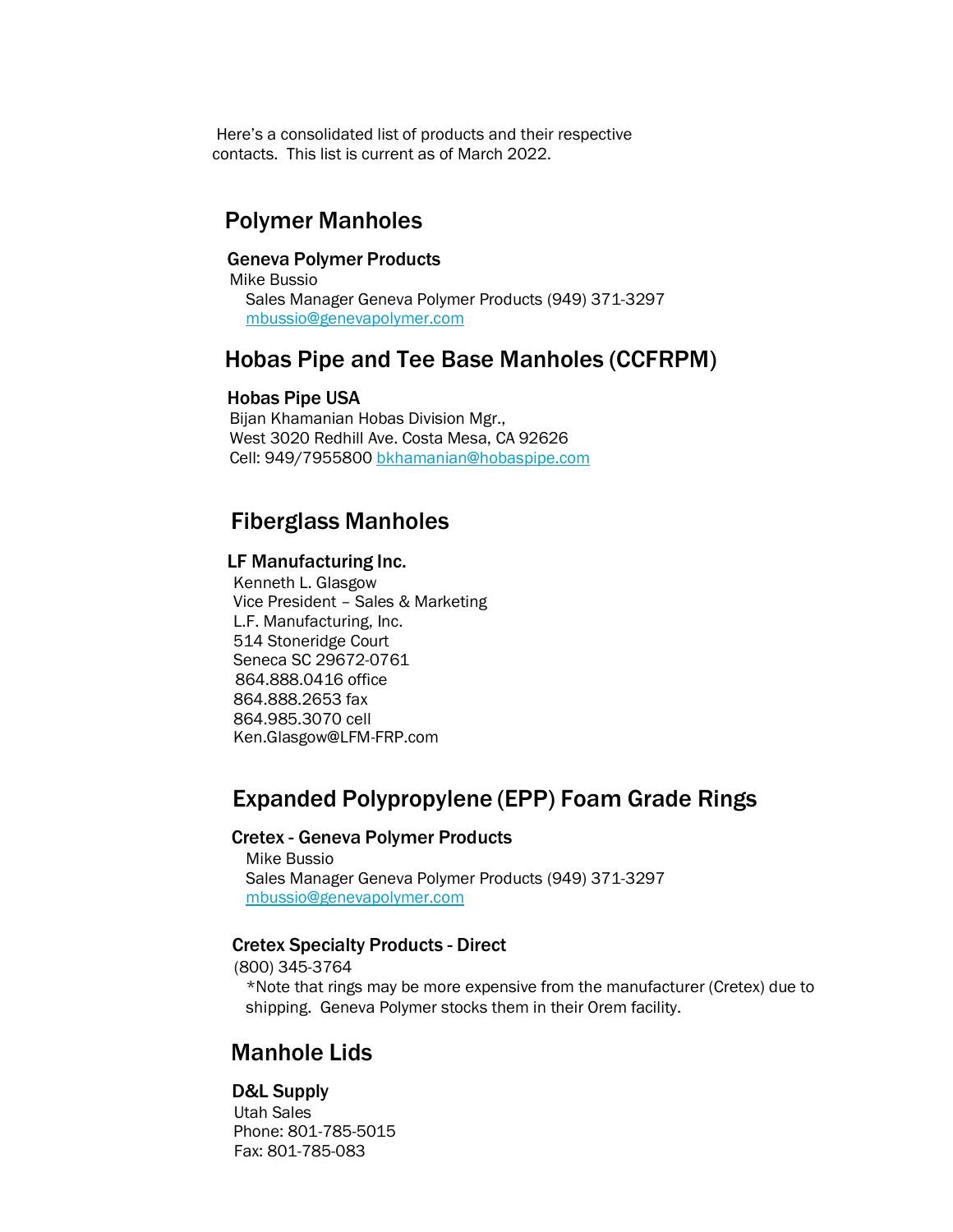## Precast Concrete Manholes and Grease Interceptors

## Geneva Pipe and Precast

 Kevin Martin Project Coordinator Office: 801-494-0095 Cell: 801-995-0761 [kmartin@genevapipe.com](mailto:kmartin@genevapipe.com)

## Amcor/Oldcastle Precast

 Steve Ulm Office: 801-399-1171

# Lateral Connections and Couplings

## Inserta Tee - Direct

 3707 24th Ave. Forest Grove, OR 97116 (503) 357-2110

## Inserta Tee and Fernco – Local Suppliers

## Mountain States

1435 West Hill Field Road, Layton, UT 84041 (801) 544-302

## HD Supply

2497 South 1760 West Ogden, UT, 84401 Phone: (801) 394-2687 Fax: (801) 394-2688

#### Oldcastle Precast, Inc.

801 West 12th Street Ogden UT, 84404-5407 Phone: (801) 399-1171 Fax: (801) 392-7849

## Fernco – Direct Mountain & West Coast Sales

855 Linda Way Sparks, NV 89431 (810) 503 9000

## Ferguson

1492 S 4450 W Salt Lake City, UT 84104 Phone: (801) 956-360

## LMK Seals - Direct

LMK Technologies 1779 Chessie Lane Ottawa, IL 61350 Phone: 815.433.1275 Fax: 815.433.0107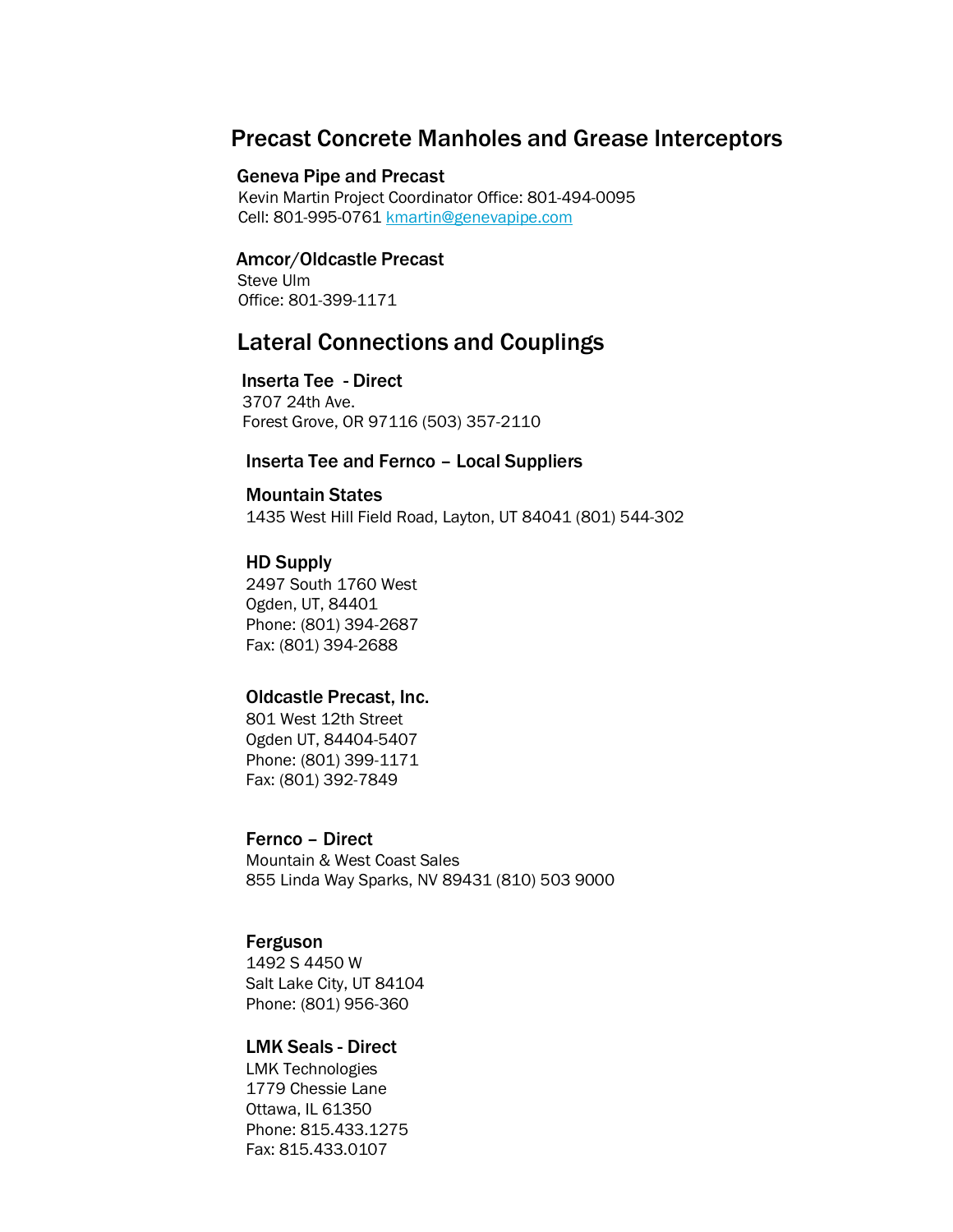# Epoxy Coatings

#### Armorock Epoxy Kit - Geneva

Mike Bussio Sales Manager Geneva Polymer Products (949) 371-3297 *[mbussio@genevapolymer.com](mailto:mbussio@genevapolymer.com)*

## Saueresisen Sewer Guard - Installers

David Hodges Cablaco Services, Inc. (801) 707-3572

Dave Andreas CDC Restoration & Construction LLC (801) 261-8525 (office) (801) 633-7226 (cell) [dave@cdcrestoration.com](mailto:dave@cdcrestoration.com)

Steve Stalberger – Area Representative RNS - Sauereisen UT, AZ, CO 801.557.4245 [steve@rnsdist.com](mailto:steve@rnsdist.com)

Roger Bird – Area Representative RNS - Sauereisen UT, AZ, CO (801) 550-4608

Sewer Shield 100 - Installers Chris Larson C&L Water Solutions, Inc. (303) 931-1829 (cell) (303) 791-2521 (office)

Raven 405 - Installers Wick Baker (480) 947-8570 [wick@bordermarketing.com](mailto:wick@bordermarketing.com)

## Hydrophilic Waterstop

Greenstreak Hydrotite (non bentonite)

Intermountain Concrete Specialties (Ogden) (801) 621-3750 Bruce Zhu Greenstreak/Sika (314) 706-8259 (mobile) [zhu.bruce@us.sika.com](mailto:zhu.bruce@us.sika.com)

Greenstreak Swellstop (bentonite based) +Swellstop Primer Adhesive

Intermountain Concrete Specialties (Ogden) (801) 621-3750 Bruce Zhu Greenstreak/Sika (314) 706-8259 (mobile) [zhu.bruce@us.sika.com](mailto:zhu.bruce@us.sika.com)